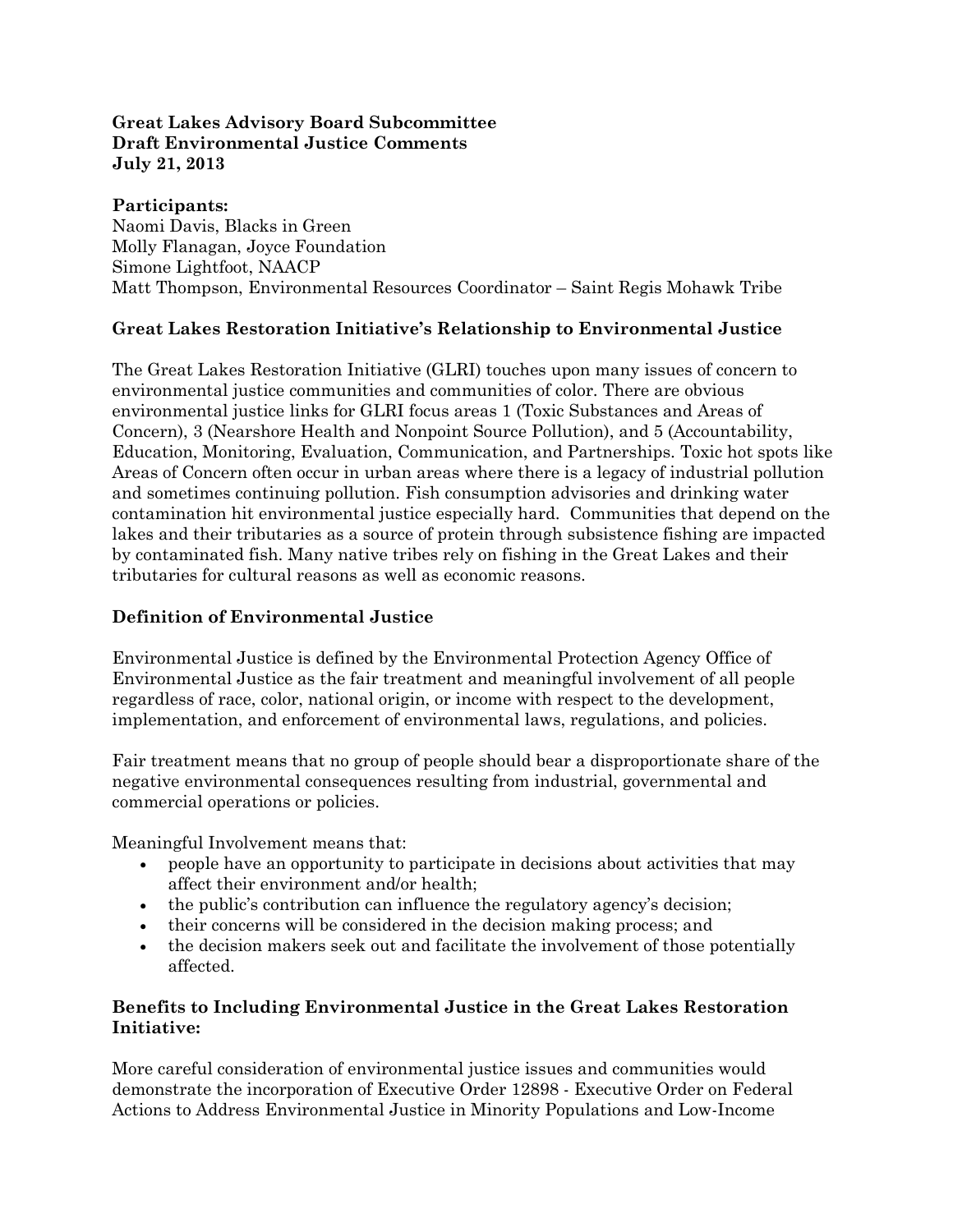Populations. This order is designed to focus Federal attention on the environmental and human health conditions in minority communities and low-income communities with the goal of achieving environmental justice. It is also intended to promote nondiscrimination in Federal programs affecting human health and the environment and to provide minority and low-income communities access to public information on, and an opportunity for public participation in, matters relating to human health or the environment. Including environmental justice issues and communities in the GLRI would also help implement the EPA's 2011-2015 Strategic Plan and its Plan EJ 2014 commitment. Plan EJ 2014 is EPA's overarching strategy for advancing environmental justice. It seeks to:

- Protect health in communities over-burdened by pollution;
- Empower communities to take action to improve their health and environment;
- Establish partnerships with local, state, tribal and federal organizations to achieve healthy and sustainable communities.

In 2014, EPA will make an assessment of its progress in achieving the goals of Plan EJ 2014. Based on this assessment, EPA will produce a report on the accomplishments, lessons learned, challenges, and next steps for continuing the Agency's efforts to make environmental justice an integral part of every decision. This plan could be helpful in guiding GLRI work from 2015-2019.

Better incorporating the concerns of environmental justice communities in the Great Lakes Action Plan and Great Lakes Restoration Initiative would:

- Recognize a broadening recognition that certain communities in the Great Lakes Region bear disproportionate consequences from water pollution and other environmental hazards;
- Demonstrate that the GLRI should consider broad environmental dynamics and the EPA deliberately sought, welcomed and vetted a healthy dialogue of solutions related to environmental justice concerns;
- Demonstrate that EPA recognizes environmental justice goals, processes and procedures already taking place in the region including at the very local level;
- Demonstrate the value EPA places on policies, practices, findings and lessons learned across the region (state and local environmental justice plans, etc.);
- Provide opportunities to incorporate the environmental justice work of the regions highly regarded institutions of higher learning including the University of Michigan and others;
- Demonstrate consideration and/or inclusion of scientific, human health, historical, social, legal, cultural and political complexities of the relationship between people, the Great Lakes and the environment;
- Acknowledge that environmental problems influence and impact Great Lakes problems across local, regional, national and international boundaries;
- Demonstrate EPA's commitment to ensure at each opportunity possible, the EPA's overarching strategy for advancing environmental justice protects the environment and health in overburdened communities, empowers communities to take action to improve their health and environment, and establishes partnerships with local, state, tribal and federal governments and organizations to achieve healthy and sustainable communities.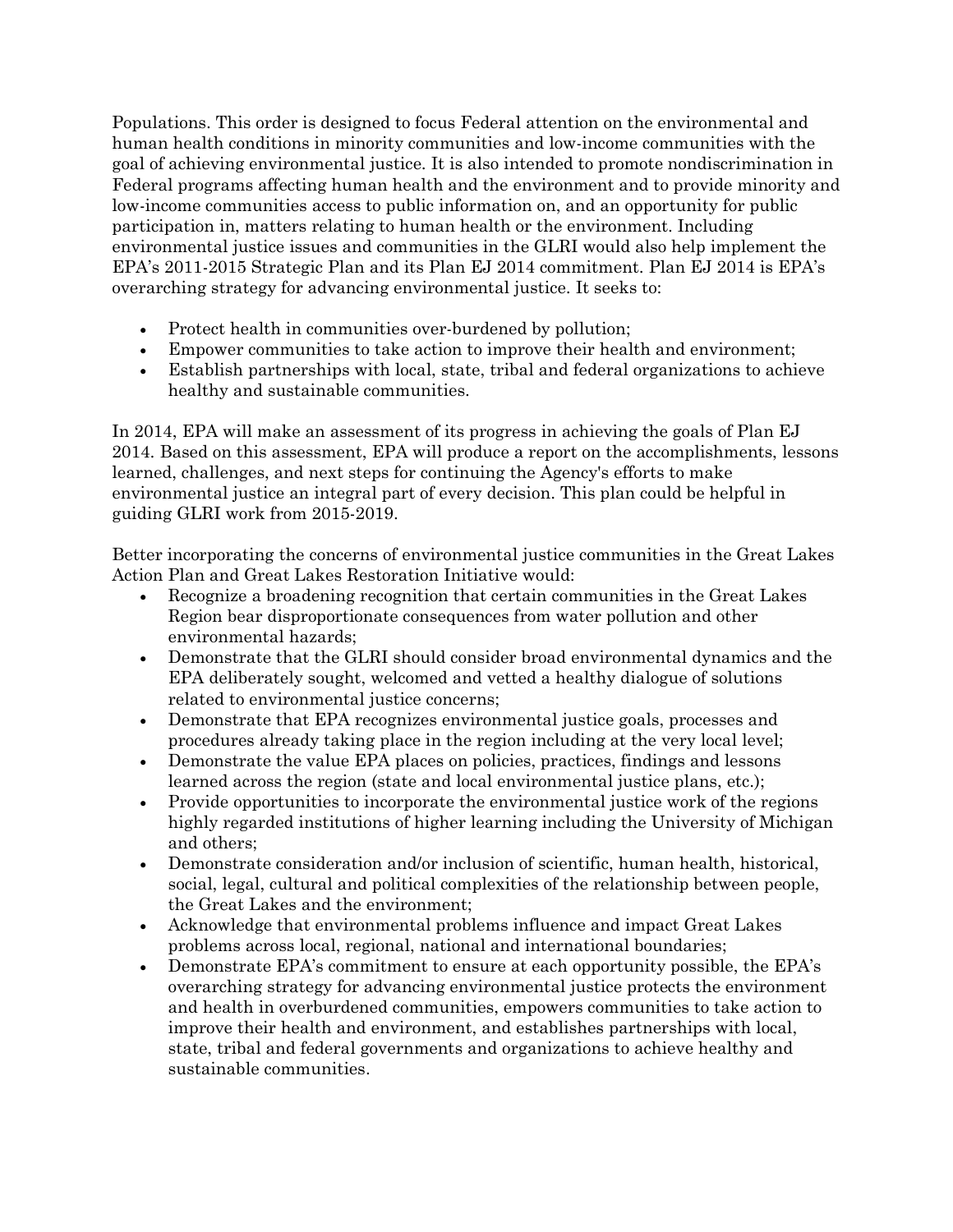#### **Recommendations**

We recommend that GLRI grant scoring/ranking be revised to reflect the desire to engage environmental justice communities in projects in those communities. This type of priority/ranking should be given to all projects that will effectively engage environmental justice communities even if the project takes place outside of an environmental justice community. By making this a requirement, it is more likely to achieve meaningful engagement and make it much harder for applicants to simply check a box or say it tried and move on.

GLRI projects proposed in environmental justice communities/communities of color should involve those communities in the planning and execution of those projects. Project applicants need to find meaningful ways to engage the communities in which they propose to work. We would like to see this required of all applicants in environmental justice communities. This could mean subcontracting to on-the-ground community organizations to help with community engagement and ensuring that community voices are brought to the table during the planning phases and implementation of the project.

The GLRI RFP should encourage partnerships with organizations based in communities of color. This is different from partnerships with organizations that say they serve communities of color, but may not be based in the community.

We recommend that environmental justice communities and their concerns be better incorporated into the GLRI. Projects requesting GLRI funds in environmental justice communities should do the following:

- A process and method to incorporate environmental justice principles and goals and a process to monitor implementation;
- An environmental justice assessment;
- A community action and empowerment component to improve environmental and human health;
- For related projects, positively impact water affordability, access and address pollution caused by combined sewer systems;
- Establish broad partnerships with local, state and tribal governments;
- Positively influence environmental justice outcomes through the permitting process including tools to help ensure permitting authorities make environmental justice informed decisions;
- A process to identify and capture the scalable and replicable elements of successful efforts to engage environmental justice communities. This information should be captured and shared through EPA's website and other venues. GLRI grantees should be required to include information in grant reports that will help future proposals learn about practices and methods that work for engaging EJ communities. This could include telling the stories of successful projects in EJ communities. It would ensure that urban faces and EJ faces are posted on websites and included in success stories;
- Encourage youth involvement. EPA should look at opportunities to encourage organizations that are funded thru the GLRI to engage young people in communities of color. This would provide safe places for young people to learn about green work